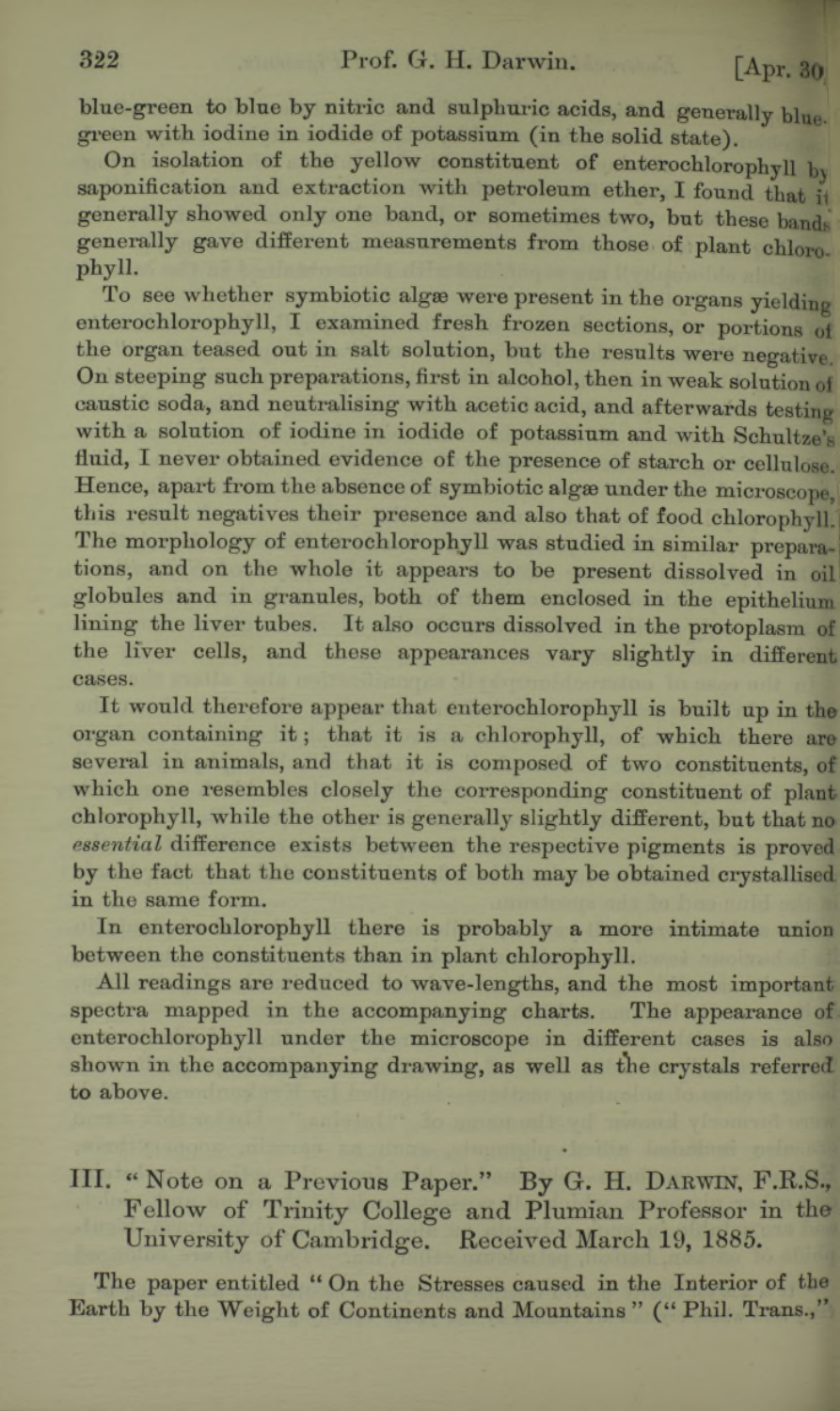**1885.]** *Note on a previous Paper.* **323** 

**Part I, 1882, p. 187) has teen found to be erroneous in certain points. The errors, however, do not touch the physical conclusions there attained. As this note has importance only in connexion with the paper, I proceed in the form of an appendix, without explanation of the notation.**

In the first place—

**Throughout the paper the normal stresses P, Q, R require an additional term** *Wi.* **The only function of these stresses used in obtaining** physical results is P-R, and it remains unchanged when this correc**tion is made.**

The error takes its origin in § 1.' Thomson's solution (1) when **reduced to the form applicable to the incompressible solid, is the solution of the equations**  $-\frac{T}{dx} + v\nabla^2 x = \frac{T}{dx}$ **, and two others. The solution** required is that of  $-\frac{dp}{dx} + v\nabla^2 \alpha = 0$ , and two others. The *W* involved **in my solution is not the potential of a true bodily force, but only an " effective potential " producing the same strains as those due to the weight of the continents and mountains, but causing a different hydrostatic pressure. When, therefore,** *p* **is determined from Thomson's solution, that**  $p$  is really equal to  $p + W_i$  of the problem of the continents. Hence equation (3) should be  $p = -\left(1 + \frac{i}{I}\right)W_i$ , instead of  $p = -\frac{i}{\tau}W_i$ . The correction to (3) must be carried on through the

**rest of the paper, and obviously it merely adds** *Wi* **to the stresses P, Q, R, leaving P —R, P —Q, Q—R unchanged.**

**The error would have been avoided had I, as suggested on p. 190, worked directly from the equations of equilibrium of the elastic incompressible solid, instead of from Thomson's solution.**

When the solid is compressible, this method of " effective poten**tial" (see " The Tides of a Viscous Spheroid," " Phil. Trans.," Part I, 1879, pp. 7—9) for including all the effects of gravitation is not appli**cable without certain additional terms in  $\alpha$ ,  $\beta$ ,  $\gamma$ . Hence in § 10 where **the solid is treated as being compressible the expressions for the stresses are incomplete. It will be found, however, that this incompleteness does not extend to the case of the mountains and valleys on the mean level surface, and that portion of the section remains correct. It would not be difficult to make the requisite corrections to the earlier part of the section, but I do not think it worth while to do so.**

**In the second place—**

**On p. 191 the following passage occurs :—**

"It may be seen from considerations of symmetry that if  $W_i$  be a **zonal harmonic, two of the principal stress-axes lie in a meridional**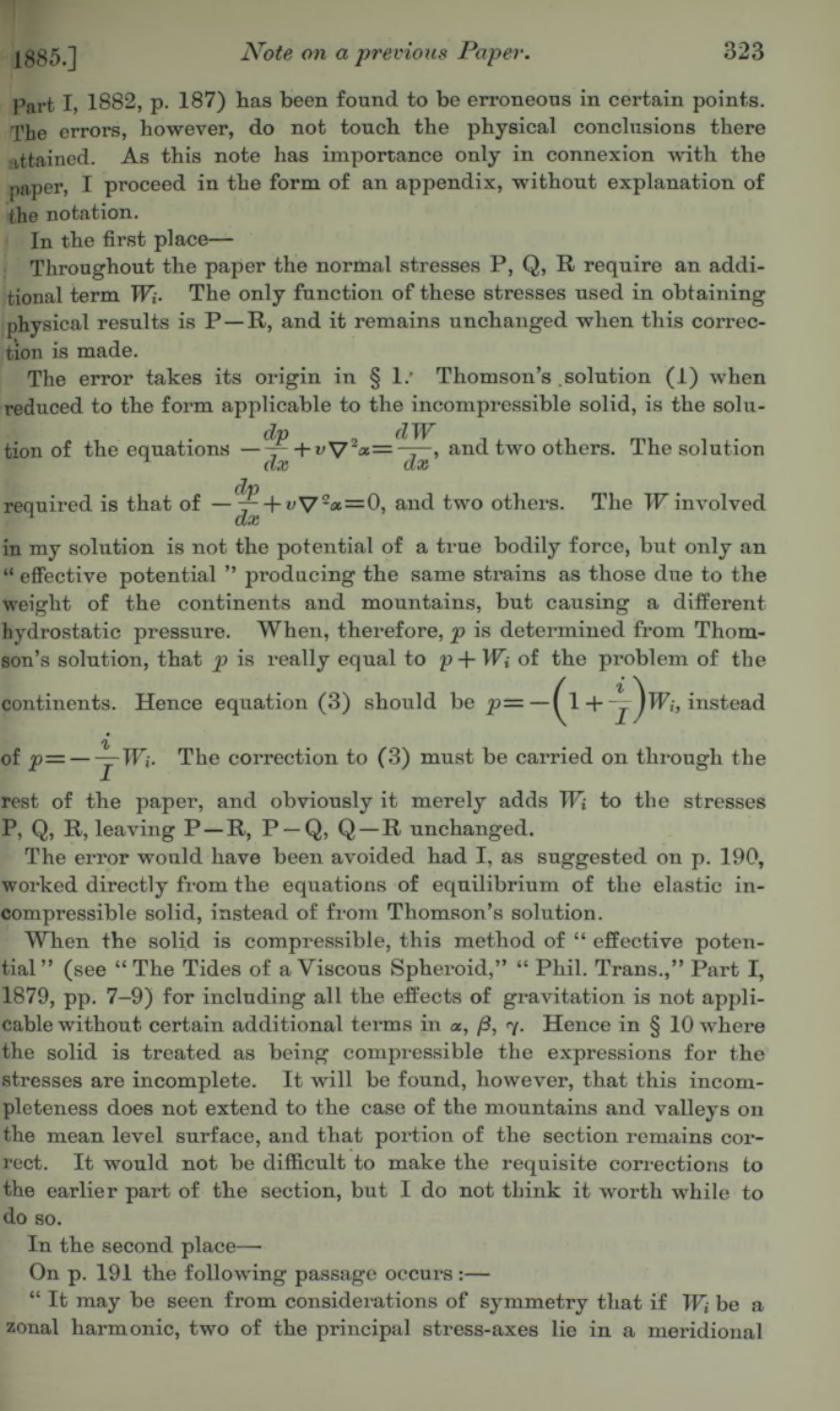plane, and the third is perpendicular thereto. Moreover the greatest **and least stress-axes are those which lie in that plane."**

**And in a foot-note on p. 200—**

" It is easy to see that if a viscous sphere be deformed into the **shape of a zonal harmonic, the flow of the fluid must be meridional and from this we may conclude that in the elastic sphere the plane of greatest and least principal stresses must be also meridional. This has already been assumed to be the case in the present paper."**

**As one of the examiners for the Smith's Prizes at Cambridge, I have had placed before me an essay by Mr. Charles Chree, of King's College, in which he considers, amongst other points, the difference of principal stresses in an elastic sphere strained under the influence of the forces due to a potential expressed by the second zonal harmonic. In this essay Mr. Chree has pointed out that the conclusion thus arrived at by general reasoning is erroneous. His analytical** treatment of the problem is entirely different from mine, and I cannot. **therefore, avail myself of his actual work in amending the error which he has pointed out and corrected.**

**It is clear that, in the limiting case of the zonal harmonic where the surface becomes a series of parallel mountains and valleys on** a **flat surface, the principal stress parallel to the mountains must be zero, and the above reasoning has led to a correct conclusion.**

**But in the case of the second zonal harmonic, with either excess or deficiency of matter at the pole, there is a tendency for the equatorial regions to be either squeezed out or crushed in. Now an outward squeeze necessitates that the greatest pressure shall be perpendicular to the meridian, and this is contrary to the general conclusion quoted above. My error lay in overlooking this outward or inward tendency in the equatorial matter.**

**The conclusion is therefore wholly right in the case of the mountains and valleys, and at least partially wrong in the case of spheroidal deformation of the globe.**

**The data for examining into this question rigorously are given in my paper, and the best way of treating the matter is to rewrite § 5 on—**

### *The State of Stress due to Fllipticity of Figure or to Tide-generating Forces.*

When the effective disturbing potential  $W_i$  is a solid harmonic of **the second degree, the solution found will give the stresses caused by oblateness or prolateness of the spheroid. It will also serve for the case of a rotating spheroid with more or less oblateness than is appropriate for the equilibrium figure. When an elastic sphere is under the. action of tide-generating forces, the disturbing potential**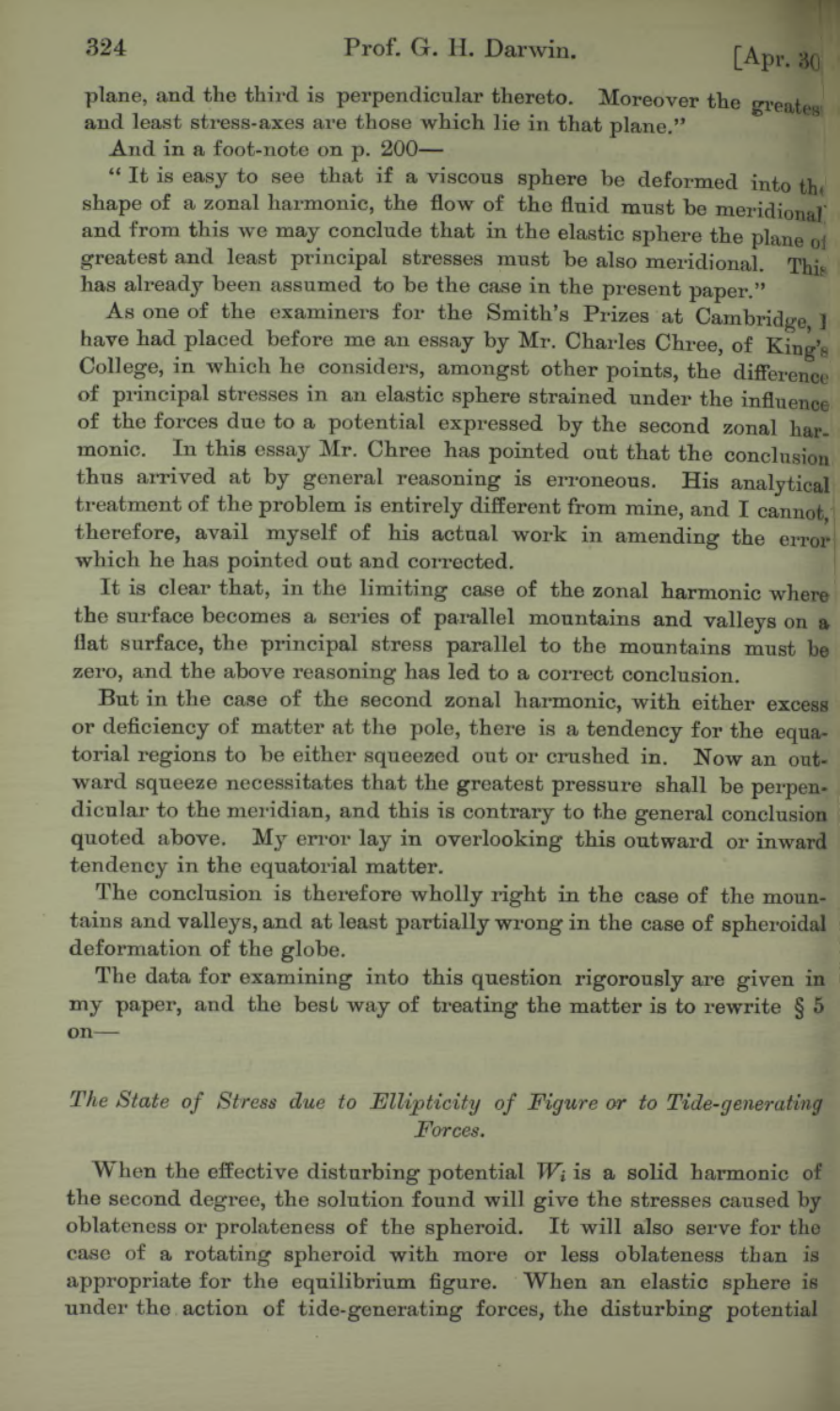## **1885.]** *Note on a previous Paper.* **325**

**is a solid harmonic of the second degree, and therefore the present** solution **will apply to this case also.**

If we extract the case  $i=2$  from Tables I, II, III, and put  $i=2$  in **(26), and substitute colatitude** *6* **for latitude** *l,* **we have after some simple reductions—**

$$
19(\text{P}-W_2) = 16a^2 - (19+3\cos 2\theta)r^2
$$
  
\n
$$
19(\text{R}-W_2) = -32a^2 + (29+3\cos 2\theta)r^2
$$
  
\n
$$
19(Q-W_2) = 16a^2 - (13+9\cos 2\theta)r^2
$$
  
\n
$$
19T = 3\sin 2\theta r^2
$$
 (a).

[Note the introduction of  $W_2$  in the P, Q, R, in accordance with **the first correction.]**

Let  $N_1$ ,  $N_2$ ,  $N_3$ , be the three principal stresses, each diminished by  $W<sub>o</sub>$ , so that—

$$
\begin{array}{l}\n\mathbf{N}_1 + W_2 \\
\mathbf{N}_3 + W_2\n\end{array}\n=\frac{1}{2}(P + R) \pm \frac{1}{2} \sqrt{\{(P - R)^2 + 4T^2\}}\n\begin{array}{ccc}\n\mathbf{N}_3 + W_2 & = Q\n\end{array}
$$
\n(b)

**Then-**

$$
\begin{array}{l}\n\left.\begin{array}{l}\n19\text{N}_1 \\
19\text{N}_3\n\end{array}\right\} = -8a^2 + 5r^2 \pm 3\sqrt{64(a^2 - r^2)^2 + r^4} - 16r^2(a^2 - r^2)\cos 2\theta\} \\
19\text{N}_2 = 16a^2 - 13r^2 - 9r^2\cos 2\theta\n\end{array}\n\bigg\} \quad (c).
$$

Now let us find the surfaces, if any, over which  $N_0 = N_1$  or  $N_3$ . **They are obviously given by—**

$$
24a^3 - 18r^2 - 9r^2 \cos 2\theta = \pm 3\sqrt{64(a^2 - r^2)^2 + \ldots} \&c.\}.
$$

**This easily reduces to—**

$$
r^{2}(1-\cos 2\theta)[32a^{2}-20r^{2}-9r^{2}(1+\cos 2\theta)]=0 \quad . \quad (d).
$$

**Thus the solutions are—**

$$
\begin{array}{c}\n r=0 \\
 \theta=0 \text{ and } \pi \\
 \text{and } 32a^2-20(x^2+y^2)-38z^2=0\n\end{array}\n\bigg\}\n\qquad.\n\qquad.\n\qquad.\n\qquad (e).
$$

**By trial it is easy to see that at the centre and all along the polar** axis  $N_0 = N_1$ , and that inside of the ellipsoid  $10(x^2 + y^2) + 19z^2 = 16a^3$ , **N2 is greater than N1} and outside it is less.**

Hence inside of the ellipsoid  $N_2-N_3$  and outside of it  $N_1-N_3$ is the stress-difference.  $N_2-N_3$  nowhere vanishes so long as  $N_2$  is not equal to  $N_1$ , and  $N_1-N_3$  vanishes where  $r = \frac{2}{3}\sqrt{2} \cdot a = 9428a$  and  $\theta = 0$ , which is inside of the region for which  $N_1 - N_3$  is the stress**difference-. This is the only point in the whole sphere for which the stress-difference vanishes.**

**The ellipsoid of separation cuts the sphere in colatitude 35° 16'.**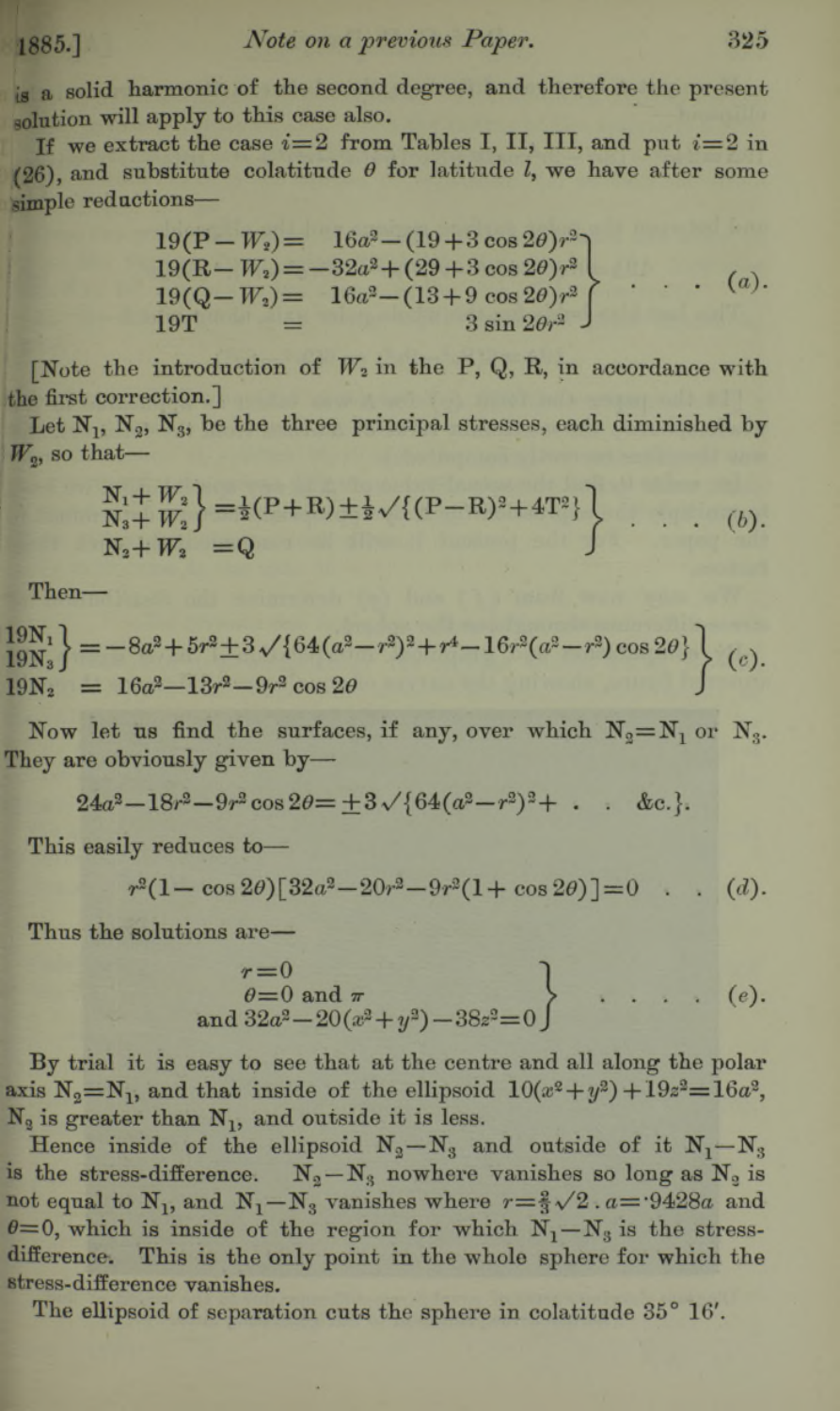If we put  $\Delta$  for stress-difference, then between the centre and the ellipsoid—

$$
19\Delta = 24a^3 - 18r^2 - 9r^2\cos 2\theta + 3\sqrt{64(a^2 - r^2)^2 + r^4 - 16(a^2 - r^2)r^2\cos 2\theta}
$$
  
... (f),

**and between the polar surface regions and the ellipsoid\_**

$$
19\Delta = 6\sqrt{64(a^2 - r^2)^2 + r^4 - 16(a^2 - r^2)r^2\cos 2\theta}
$$
 (a)

**This last also holds for the whole polar axis, along which\_\_**

$$
19\Delta = 6(8a^2 - 9r^2) \text{ or } 6(9r^2 - 8a^2).
$$

 $\lceil \text{In the paper the form } (g) \text{ for } \Delta \text{ was taken as applicable to the }$ whole sphere; the maximum value of  $\Delta$  arises from the form  $(q)$ , and **was therefore correctly computed.]**

In order to find the actual value of  $\Delta$  in any special case, we have **to multiply the expression for** A **by appropriate factors, determined in the paper. For the present it will be convenient to omit these factors.**

We may now from  $(f)$  and  $(g)$  determine the distribution of **stress-difference throughout the sphere.**

**By computation and graphical interpolation, I have drawn the annexed figure, showing the curves of equal stress-difference through-**



**Diagram showing curves of equal Stress-difference due to the weight of 2nd harmonic inequalities or to tide-generating force.**

[Apr. 30,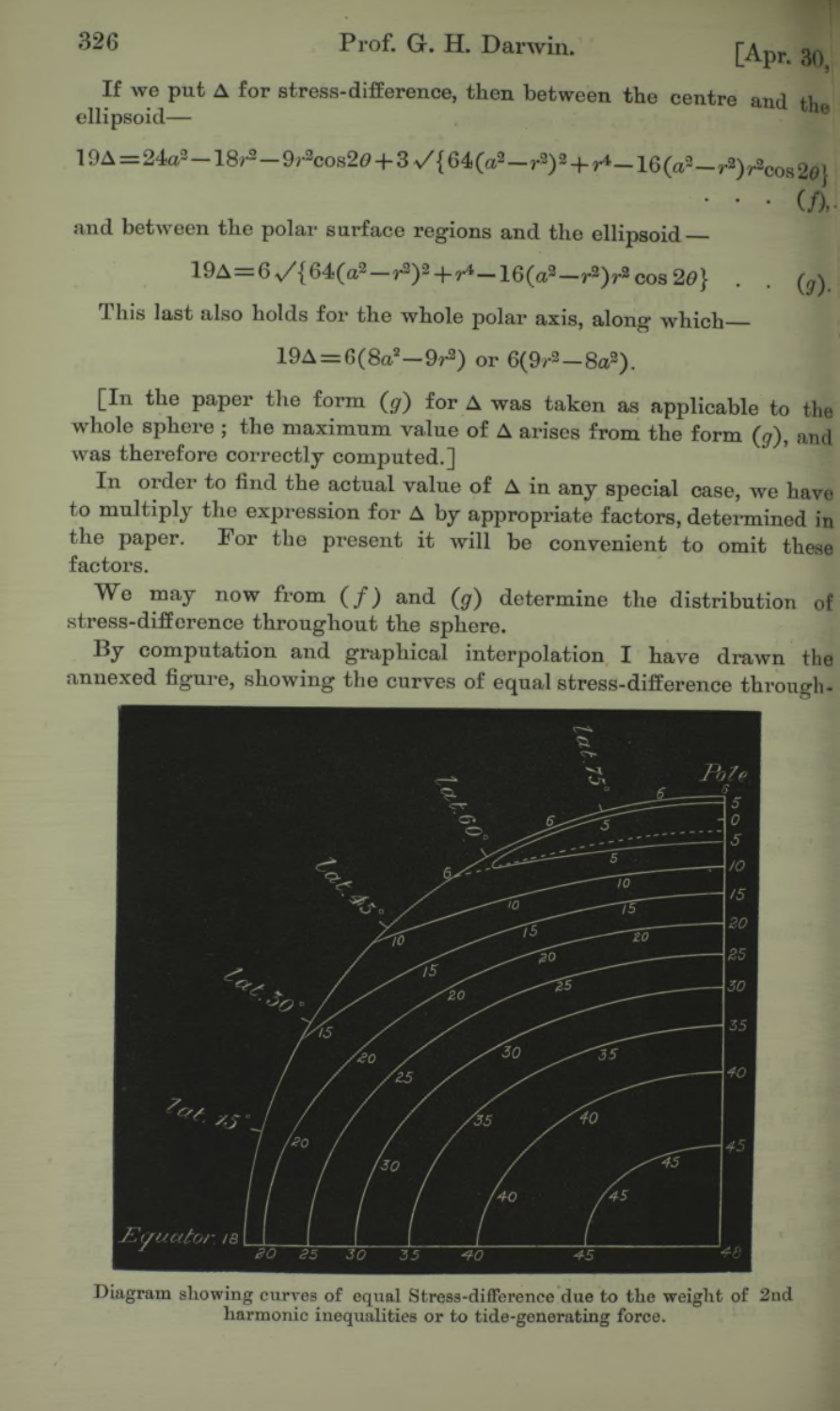**jut a meridional section of the sphere. The numbers written on the** curves give the values of 19 $\Delta$ , when the radius of the sphere is unity. The point marked  $0$  is that where  $\Delta$  vanishes.

The dotted curve is the ellipse of separation (e) cutting the circle in colatitude 35° 16'.

**i** Over the polar cap and at the surface  $19\Delta$  is constant and equal to  $\frac{1}{2}$  **i** at the surface from colat.  $35^{\circ}$  16' to the equator  $19\Delta$  increases **from 6 to 18, varying as the square of the sine of the colatitude,**

At the centre 19 $\Delta$  is 48, being eight times the polar superficial **value.**

**Beginning with the first sentence of p. 203 the remainder of § 5** will hold good. It is well to observe, however, that where surface **stress-difference is spoken of, it must be taken as referring to the polar caps only, the stress-difference at the equator being three times** las **great. It is worth while comparing the figure 1 of the paper (Plate 19) with the figure now given.**

**We now come to the case of—**

#### *The Stresses due to the even Zonal Harmonics.*

The complete determination of the regions within which  $N_2-N_3$ and  $N_1-N_2$  are the proper measures of stress-difference might be **somewhat difficult. As, however, these harmonics are only used for the determination of stress-difference in the equatorial regions, it is sufficient to find the boundary of the regions for that part of the sphere.**

We see from (22) that  $\sqrt{(P-R)^2+4T^2}$  only differs from P-R **by terms which depend on the square of the sine of the latitude.**

Hence as far as the first power of sin *l* we have

$$
N_i = P - W_i, \quad N_i = Q - W_i, \quad N_i = R - W_i.
$$

**Therefore if we neglect terms depending on the square of the sine of the latitude, we have from (22),**

$$
\frac{I N_1}{r^{i-2}} = A_0 r^2 + B_0 a^2, \quad \frac{I N_2}{r^{i-2}} = G_0 r^2 + H_0 a^2, \quad \frac{I N_3}{r^{i-2}} = C_0 r^2 + D_0 a^2.
$$

Then substituting, for  $A_0, B_0$ , &c., their values from  $(23)$ ,  $(24)$ ,  $(26)$ , **and effecting some easy reductions, we find,**

$$
\frac{IN_1}{r^{i-2}} = i^2(i+2)(a^2-r^2).
$$
\n
$$
\frac{IN_2}{r^{i-2}} = i^2(a^2-r^2) + \frac{3i^2}{i-1}a^2.
$$
\n
$$
\frac{IN_3}{r^{i-2}} = -[i(i+1)(i+2) + i](a^2-r^2) - \frac{i(i^2+3)}{i-1}a^2.
$$
\nvol. XXXVIII.